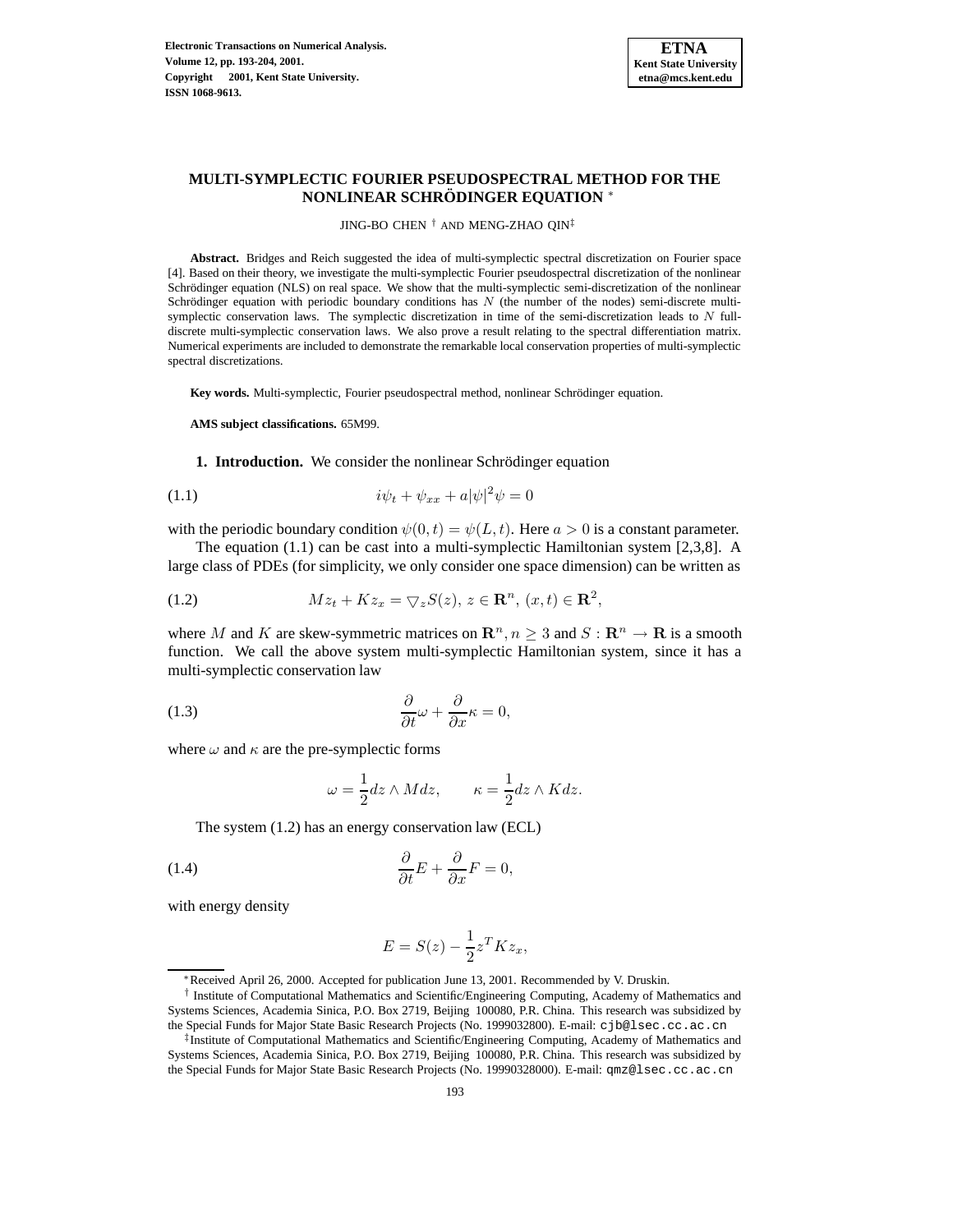and energy flux

$$
F = \frac{1}{2} z^T K z_t.
$$

The system (1.2) also has a momentum conservation law (MCL)

(1.5) 
$$
\frac{\partial}{\partial t}I + \frac{\partial}{\partial x}G = 0,
$$

with momentum density

$$
I = \frac{1}{2} z^T M z_x,
$$

and momentum flux

$$
G = S(z) - \frac{1}{2}z^T M z_t.
$$

Now consider the nonlinear Schrödinger equation (1.1). Using  $\psi = p + iq$ , we can rewrite (1.1) as a pair of real-valued equations

(1.6) 
$$
p_t + q_{xx} + a(p^2 + q^2)q = 0,
$$

(1.7) 
$$
q_t - p_{xx} - a(p^2 + q^2)p = 0.
$$

Next we introduce a pair of conjugate momenta  $v = p_x, w = q_x$ , and obtain the multisymplectic PDE

(1.8) 
$$
q_t - v_x = a(p^2 + q^2)p,
$$

$$
-p_t - w_x = a(p^2 + q^2)q,
$$

$$
p_x = v,
$$

$$
q_x = w,
$$

with state variable  $z = (p, q, v, w)^T$  and the Hamiltonian

$$
S(z) = \frac{1}{2}(v^2 + w^2 + \frac{a}{2}(p^2 + q^2)^2).
$$

In this case,

$$
M = \left(\begin{array}{cccc} 0 & 1 & 0 & 0 \\ -1 & 0 & 0 & 0 \\ 0 & 0 & 0 & 0 \\ 0 & 0 & 0 & 0 \end{array}\right), \quad K = \left(\begin{array}{cccc} 0 & 0 & -1 & 0 \\ 0 & 0 & 0 & -1 \\ 1 & 0 & 0 & 0 \\ 0 & 1 & 0 & 0 \end{array}\right).
$$

The corresponding multi-symplectic conservation law is

(1.9) 
$$
\frac{\partial}{\partial t}(-dp \wedge dq) + \frac{\partial}{\partial x}(dp \wedge dv + dq \wedge dw) = 0.
$$

The corresponding energy conservation law is

(1.10) 
$$
\frac{\partial}{\partial t} \left[ \frac{1}{2} (\frac{a}{2} (p^2 + q^2)^2 - v^2 - w^2) \right] + \frac{\partial}{\partial x} (v p_t + w q_t) = 0.
$$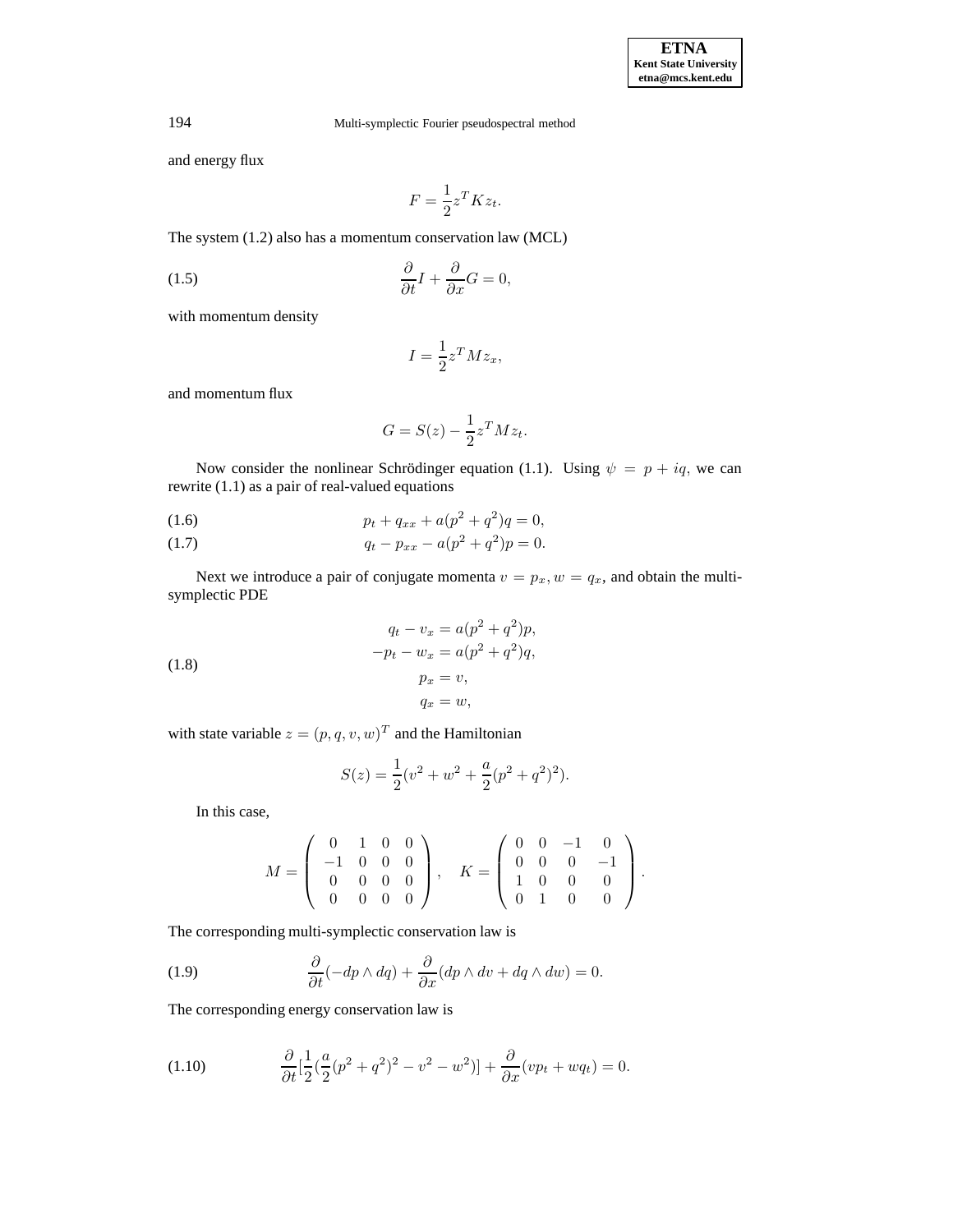### J.-B. Chen and M.-Z. Qin 195

And the corresponding momentum conservation law is

$$
(1.11) \qquad \frac{\partial}{\partial t}(pw - qv) + \frac{\partial}{\partial x}[\frac{1}{2}(\frac{a}{2}(p^2 + q^2)^2 + v^2 + w^2 - pq_t + qp_t)] = 0.
$$

Bridges and Reich introduced the idea of a multi-symplectic Fourier transform for multisymplectic PDEs with periodic boundary conditions [4]. The multi-symplectic Fourier transform leads to a semi-discretization on Fourier space and the concept of multi-symplecticity on Fourier space. Their theory lay a foundation of multi-symplectic spectral and pseudospectral methods. In this paper, we derive the semi-discrete and full-discrete multi-symplectic conservation laws directly on real space.

An outline of the paper is as follows. In section 2, we present the standard Fourier pseudospectral method for the nonlinear Schrödinger equation. Section  $3$  is devoted to the analysis of the multi-symplectic spectral discretization. Numerical experiments are reported in section 4. Section 5 contains some conclusions and comments.

**2. Standard Fourier pseudospectral method for NLS.** We begin with the pair of real-valued equations (1.6)-(1.7) with periodic boundary conditions  $p(0,t) = p(L,t)$  and  $q(0,t) = q(L,t)$ . We follow the standard Fourier pseudospectral formulation [5-7]. Special attention is paid to the antisymmetry of the spectral differentiation matrix which plays a crucial role in what follows.

The Fourier pseudospectral method involves two basic steps. First, we construct the discrete representation of the solution through interpolating trigonometric polynomial of the solution at collocation points. Second, equations for the discrete values of the solution are obtained from the original equation. This second step involves finding an approximation for the differential operator in terms of the discrete values of the solution at collocation points.

We approximate  $p(x,t)$  and  $q(x,t)$  by  $I_N p(x,t)$  and  $I_N q(x,t)$ , respectively, which interpolate them at the following set of collocation points

$$
x_j = \frac{L}{N}j
$$
,  $j = 0, 1, \dots, N - 1$ .

Here  $N$  is an even number.

The approximations  $I_N p(x,t)$  and  $I_N q(x,t)$  have the form

(2.1) 
$$
I_N p(x,t) = \sum_{j=0}^{N-1} p_j g_j(x),
$$

(2.2) 
$$
I_N q(x,t) = \sum_{j=0}^{N-1} q_j g_j(x),
$$

where  $p_j = p(x_j, t), q_j = q(x_j, t), g_j(x_k) = \delta_j^k$ , and  $g_j(x)$  is a trigonometric polynomial of degree  $N/2$ . In fact,  $g_j(x)$  is given explicitly by

(2.3) 
$$
g_j(x) = \frac{1}{N} \sum_{l=-N/2}^{N/2} \frac{1}{c_l} e^{il\mu(x-x_j)},
$$

where  $c_l = 1(|l| \neq N/2)$ ,  $c_{-N/2} = c_{N/2} = 2$ ,  $\mu = \frac{2\pi}{L}$ . Substituting  $(2.3)$  into  $(2.1)$  and  $(2.2)$ , we obtain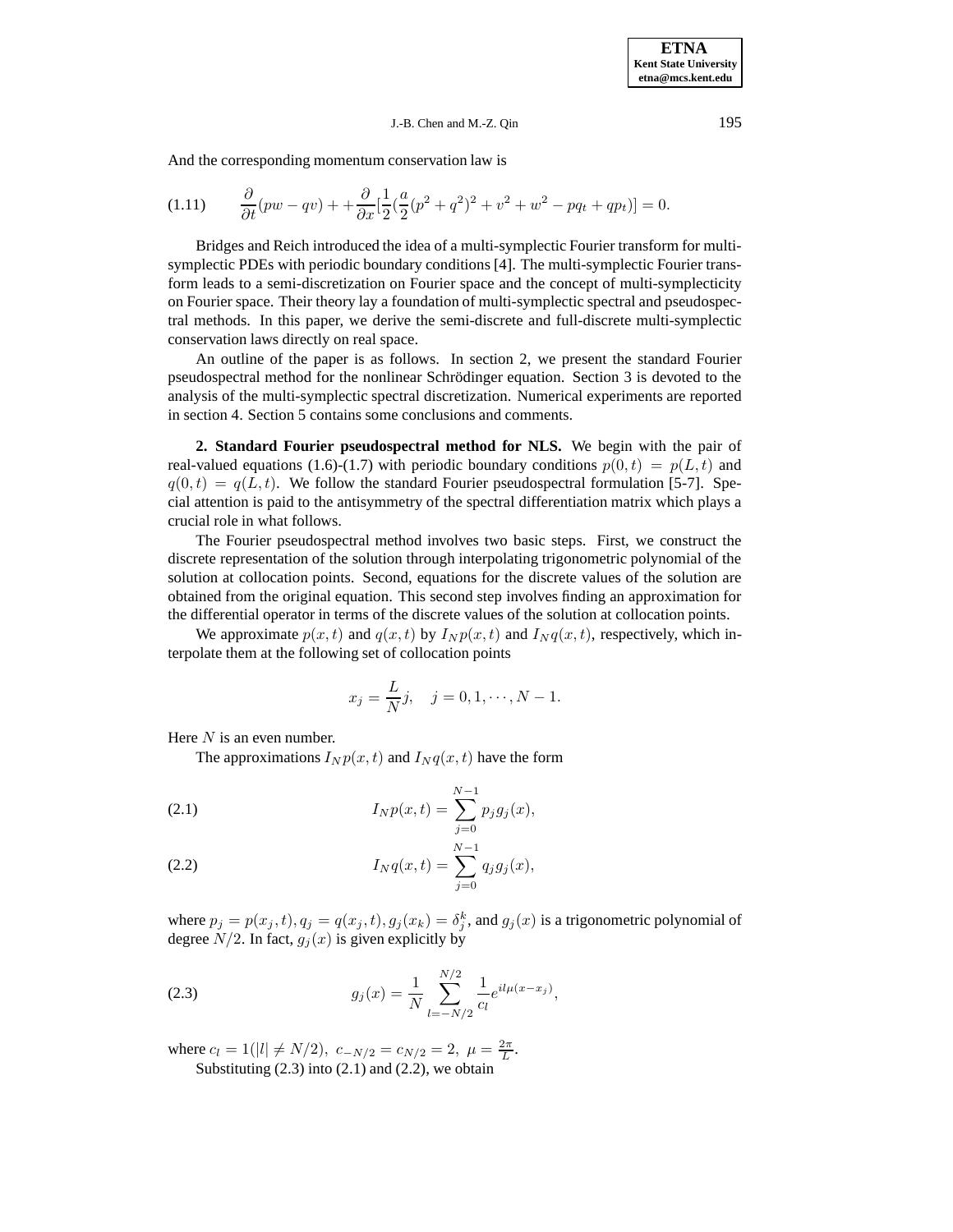(2.4) 
$$
I_N p(x,t) = \sum_{l=-N/2}^{N/2} \frac{1}{c_l} e^{il\mu x} \frac{1}{N} \sum_{j=0}^{N-1} p_j e^{-il\mu x_j},
$$

(2.5) 
$$
I_N q(x,t) = \sum_{l=-N/2}^{N/2} \frac{1}{c_l} e^{il\mu x} \frac{1}{N} \sum_{j=0}^{N-1} q_j e^{-il\mu x_j}.
$$

Defining

(2.6) 
$$
\widehat{p}_l = \frac{1}{Nc_l} \sum_{j=0}^{N-1} p_j e^{-il\mu x_j},
$$

(2.7) 
$$
\widehat{q}_l = \frac{1}{Nc_l} \sum_{j=0}^{N-1} q_j e^{-il\mu x_j},
$$

(2.4) and (2.5) become, respectively,

(2.8) 
$$
I_N p(x,t) = \sum_{l=-N/2}^{N/2} \widehat{p}_l e^{il\mu x},
$$

(2.9) 
$$
I_N q(x,t) = \sum_{l=-N/2}^{N/2} \hat{q}_l e^{il\mu x}.
$$

Therefore,

(2.10) 
$$
p_j = \sum_{l=-N/2}^{N/2} \widehat{p}_l e^{il\mu x_j},
$$

(2.11) 
$$
q_j = \sum_{l=-N/2}^{N/2} \widehat{q}_l e^{il\mu x_j}.
$$

In order to obtain the equations for  $p_j$  and  $q_j$ , we substitute (2.8) and (2.9) into (1.6)-(1.7), and require that (1.6)-(1.7) are satisfied exactly at collocation points, i.e.,

$$
[(I_Np(x,t))_t + (I_Nq(x,t))_{xx} + a((I_Np(x,t))^2 + (I_Nq(x,t))^2)I_Nq(x,t)]\big|_{x=x_j} = 0,
$$
  

$$
[(I_Nq(x,t))_t - (I_Np(x,t))_{xx} - a((I_Np(x,t))^2 + (I_Nq(x,t))^2)I_Np(x,t)]\big|_{x=x_j} = 0,
$$

where  $j = 0, 1, \dots, N - 1$ .

The crucial step here is to obtain values for the derivatives  $\partial^k I_N p(x,t)/\partial x^k$  and  $\partial^k I_N q(x,t)/\partial x^k$  at the collocation points  $x_j$  in terms of the values  $p_j$  and  $q_j$ , respectively. This is done by differentiating (2.1)-(2.2) and evaluating the resulting expressions at the points  $x_j$ :

(2.12) 
$$
\frac{\partial^k I_N p(x_j, t)}{\partial x^k} = \sum_{n=0}^{N-1} p_n \frac{d^k g_n(x_j)}{dx^k} = (D_k \mathbf{p})_j,
$$

(2.13) 
$$
\frac{\partial^k I_N q(x_j, t)}{\partial x^k} = \sum_{n=0}^{N-1} q_n \frac{d^k g_n(x_j)}{dx^k} = (D_k \mathbf{q})_j,
$$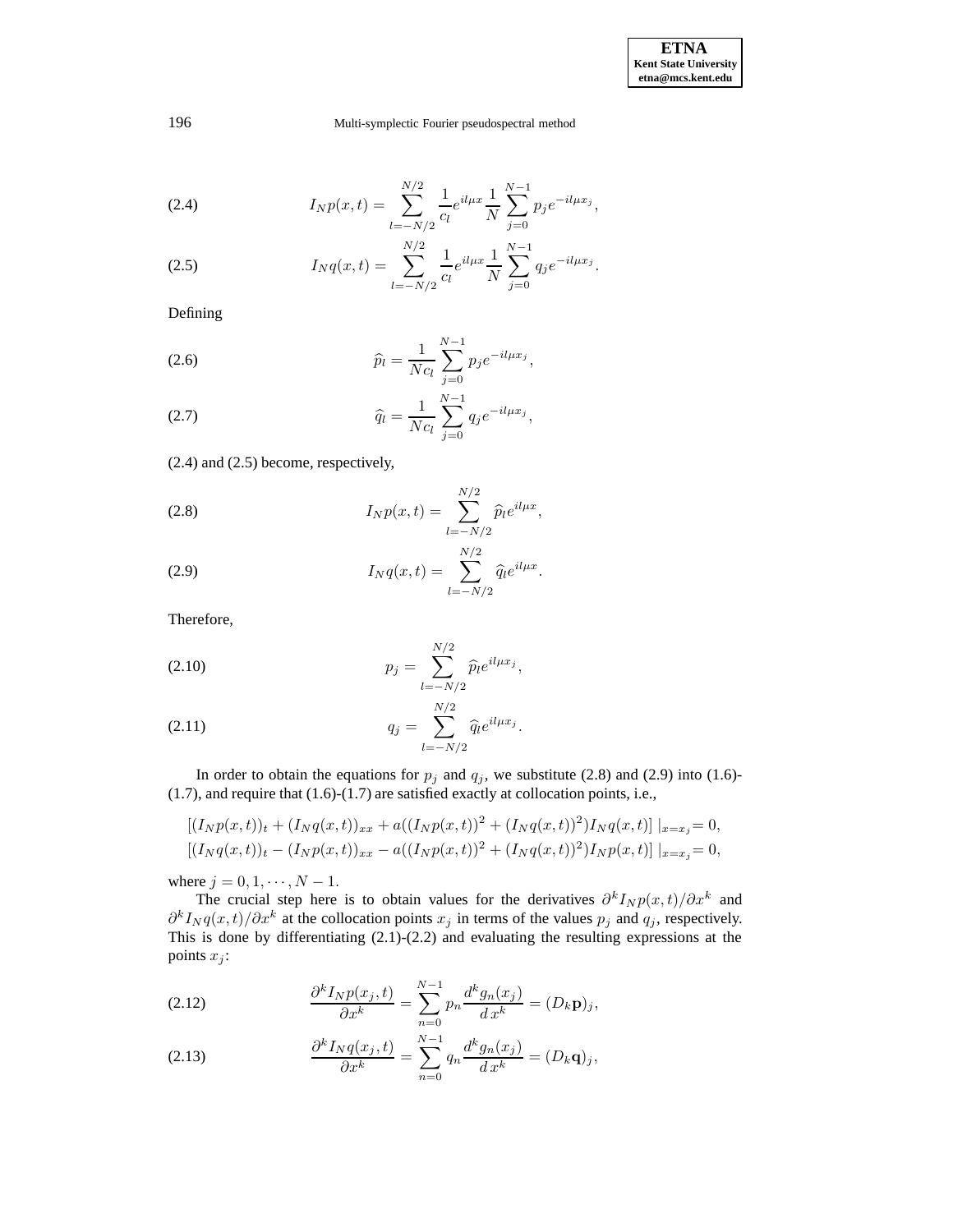## J.-B. Chen and M.-Z. Qin 197

where  $D_k$  is an  $N \times N$  matrix with elements

$$
(D_k)_{j,n} = \frac{d^k g_n(x_j)}{d x^k},
$$

and  $\mathbf{p} = (p_0, \dots, p_{N-1})^T$  and  $\mathbf{q} = (q_0, \dots, q_{N-1})^T$ . We can obtain explicitly

> $(D_1)_{j,n} =$  $\int \frac{1}{2}\mu(-1)^{j+n} \cot(\mu \frac{x_j-x_n}{2})$  $\frac{-x_n}{2}$ ,  $j \neq n$ , 0,  $j = n$ ,

$$
(D_2)_{j,n} = \begin{cases} \frac{1}{2}\mu^2(-1)^{j+n+1}\frac{1}{\sin^2(\mu(x_j - x_n)/2)}, & j \neq n, \\ -\mu^2\frac{2(N/2)^2 + 1}{6}, & j = n, \end{cases}
$$

and

$$
(D_3)_{j,n} = \begin{cases} \mu^3(-1)^{j+n} \frac{\cos(\mu(x_j - x_n)/2)}{\sin^3(\mu(x_j - x_n)/2)} + \frac{\mu^3 N^2}{8}(-1)^{j+n+1} \cot(\mu \frac{x_j - x_n}{2}), & j \neq n, \\ 0, & j = n. \end{cases}
$$

In general, we have the following result.

THEOREM 2.1. *For the spectral differentiation matrices*  $D_k$  and  $(D_1)^k$ , the following *equation holds*

(2.14) 
$$
(D_k)_{j,n} = (D_1^k)_{j,n} + (-1)^{j+n} \frac{\mu^k}{2N} \left[ \left( i \frac{N}{2} \right)^k + \left( -i \frac{N}{2} \right)^k \right].
$$

In particular,  $D_k = (D_1)^k$ , if  $k$  is an odd number. *Proof*. First, we have from (2.3)

(2.15) 
$$
(D_k)_{j,n} = \frac{d^k g_n(x_j)}{dx^k} = \frac{1}{N} \sum_{l=-N/2}^{N/2} \frac{(il\mu)^k}{c_l} e^{il\mu(x_j - x_n)}.
$$

Now we compute  $(D_1)^k$  directly. First, we have

$$
(D_1^2)_{j,n} = \sum_{m=0}^{N-1} (D_1)_{j,m} (D_1)_{m,n}
$$
  
= 
$$
\sum_{m=0}^{N-1} \frac{1}{N} \sum_{l=-N/2}^{N/2} \frac{i l \mu}{c_l} e^{i l \mu (x_j - x_m)} \frac{1}{N} \sum_{p=-N/2}^{N/2} \frac{i p \mu}{c_p} e^{i p \mu (x_m - x_n)}
$$
  
= 
$$
\frac{1}{N} \sum_{l=-N/2}^{N/2} \sum_{p=-N/2}^{N/2} \frac{-l p \mu^2}{c_l c_p} e^{i \mu (lx_j - px_n)} \frac{1}{N} \sum_{m=0}^{N-1} e^{i \mu (p-l)x_m}.
$$

Using the identity (see equation (2.7) in [7])

(2.16) 
$$
\sum_{m=0}^{N-1} e^{i\mu(p-l)x_m} = \begin{cases} 0, & p-l \neq nN, & n \text{ is an integer,} \\ N, & p-l = nN, \end{cases}
$$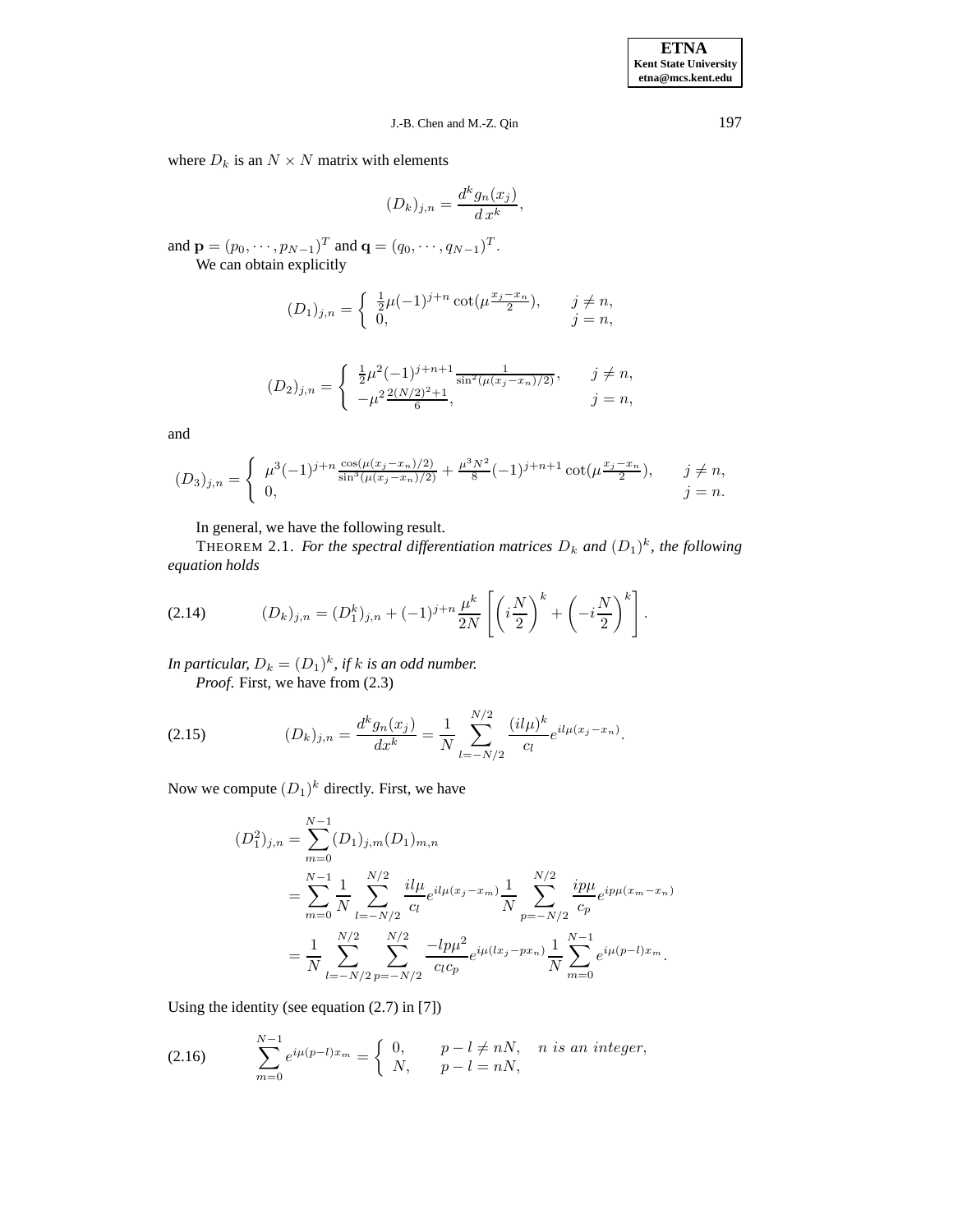and noting that

$$
e^{-i\mu N(x_j - x_n)/2} = e^{i\mu N(x_j - x_n)/2} = (-1)^{j-n} = (-1)^{j+n},
$$
  
\n
$$
e^{-i\mu N(x_j + x_n)/2} = e^{i\mu N(x_j + x_n)/2} = (-1)^{j+n} = (-1)^{j-n},
$$
  
\n
$$
c_{-N/2} = c_{N/2} = 2, \quad c_l = 1 \quad (|l| \neq N/2),
$$

we obtain

$$
(D_1^2)_{j,n} = \frac{1}{N} \sum_{l=-N/2}^{N/2} \left( \frac{-(l\mu)^2}{c_l^2} \right) e^{il\mu(x_j - x_n)} + 2(-1)^{j+n} \frac{\mu^2}{4N} \left( \frac{N}{2} \right)^2
$$
  

$$
= \frac{1}{N} \sum_{-N/2+1}^{N/2-1} \left( \frac{-(l\mu)^2}{c_l^2} \right) e^{il\mu(x_j - x_n)}
$$
  

$$
= \frac{1}{N} \sum_{-N/2+1}^{N/2-1} \left( \frac{(il\mu)^2}{c_l} \right) e^{il\mu(x_j - x_n)}.
$$

We rewrite  $(D_1^2)_{j,n}$  as

(2.17) 
$$
(D_1^2)_{j,n} = \frac{1}{N} \sum_{l=-N/2}^{N/2} b_l (il\mu)^2 e^{il\mu(x_j - x_n)},
$$

where  $b_{-N/2} = b_{N/2} = 0, b_l = \frac{1}{c_l} = 1$  (|l|  $\neq N/2$ ). Using the same method, we have

$$
(D_1^3)_{j,n} = \sum_{m=0}^{N-1} (D_1^2)_{j,m} (D_1)_{m,n}
$$
  
\n
$$
= \sum_{m=0}^{N-1} \frac{1}{N} \sum_{l=-N/2}^{N/2} b_l (il\mu)^2 e^{il\mu(x_j - x_m)} \frac{1}{N} \sum_{p=-N/2}^{N/2} \frac{ip\mu}{c_p} e^{ip\mu(x_m - x_n)}
$$
  
\n
$$
= \frac{1}{N} \sum_{l=-N/2}^{N/2} \sum_{p=-N/2}^{N/2} \frac{b_l (il\mu)^2 ip\mu}{c_p} e^{i\mu(lx_j - px_n)} \frac{1}{N} \sum_{m=0}^{N-1} e^{i\mu(p-l)x_m}
$$
  
\n
$$
= \frac{1}{N} \sum_{l=N/2}^{N/2} \frac{b_l (il\mu)^3}{c_l^3} e^{il\mu(x_j - x_n)}
$$
  
\n
$$
= \frac{1}{N} \sum_{l=N/2+1}^{N/2-1} \frac{(il\mu)^3}{c_l} e^{il\mu(x_j - x_n)}.
$$

Applying induction on  $k$  leads to

(2.18) 
$$
(D_1^k)_{j,n} = \frac{1}{N} \sum_{l=-N/2+1}^{N/2-1} \frac{(il\mu)^k}{c_l} e^{il\mu(x_j - x_n)}.
$$

Subtracting (2.18) from (2.15), we arrive at the equation (2.14).  $\square$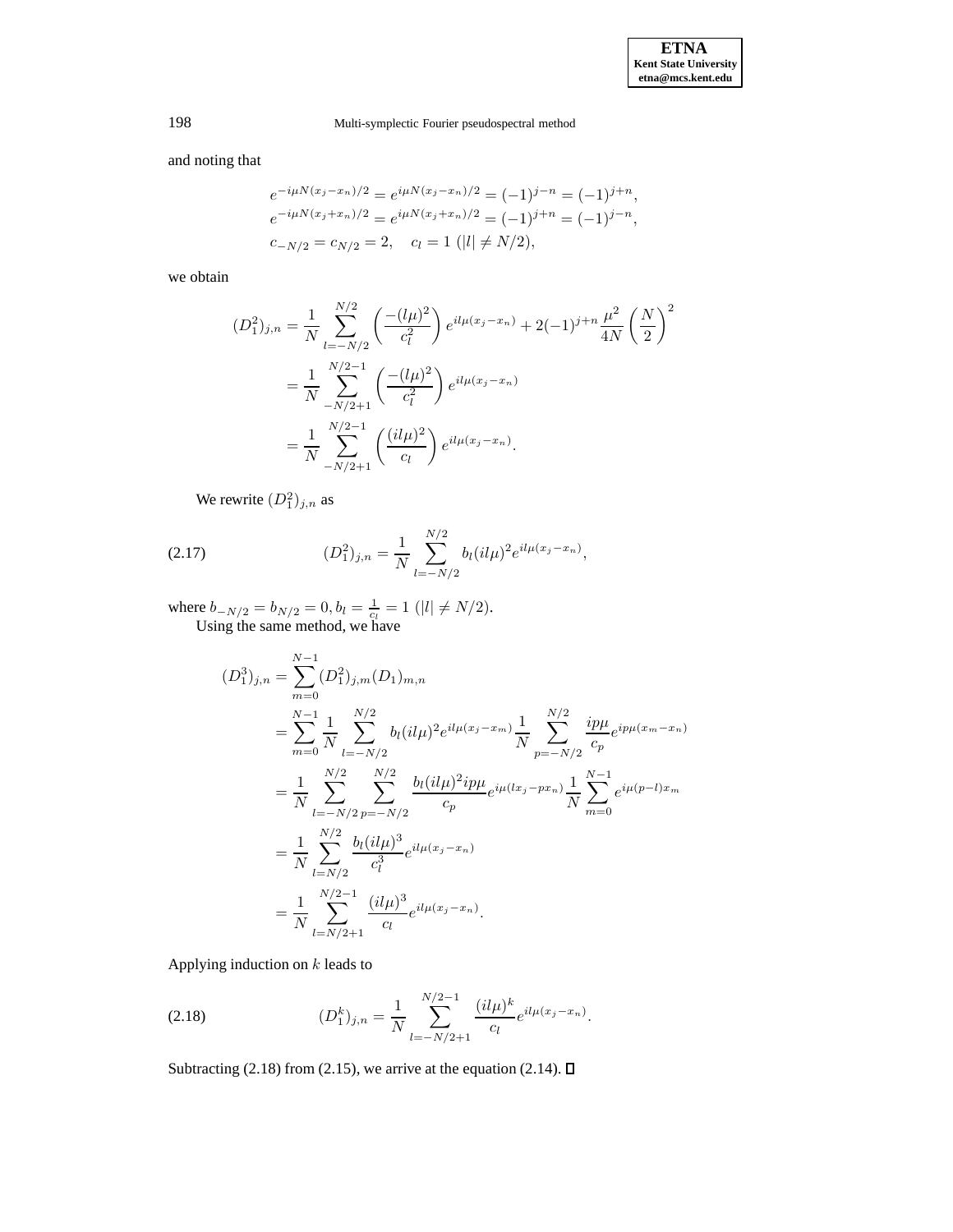J.-B. Chen and M.-Z. Qin 199

We note that  $D_1$  is a real antisymmetric matrix. Using the spectral differentiation matrix, we obtain the standard Fourier pseudospectral semi-discretization for the nonlinear Schrödiger equation:

(2.19) 
$$
\frac{d}{dt}p_j + (D_2 \mathbf{q})_j + a(p_j^2 + q_j^2)q_j = 0,
$$

(2.20) 
$$
\frac{d}{dt}q_j - (D_2\mathbf{p})_j - a(p_j^2 + q_j^2)p_j = 0,
$$

where  $j = 0, 1, \dots, N - 1$ ,  $\mathbf{p} = (p_0, \dots, p_{N-1})^T$ ,  $\mathbf{q} = (q_0, \dots, q_{N-1})^T$ .

Since  $D_2$  is symmetric, (2.19)-(2.20) is a Hamiltonian system with Hamiltonian

$$
H(\mathbf{p}, \mathbf{q}) = \frac{1}{2} [\mathbf{p}^T D_2 \mathbf{p} + \mathbf{q}^T D_2 \mathbf{q}] + \frac{a}{4} \sum_{j=0}^{N-1} (p_j^2 + q_j^2)^2.
$$

Therefore, symplectic methods should be used to integrate in time.

Here we have presented the standard Fourier pseudospectral method in some detail in order to show that the first spectral differentiation matrix  $D_1$  derived in the above way is antisymmetric. In the following slightly different way, the spectral differentiation matrix is not antisymmetric.

From (2.6), it is obvious that  $\hat{p}_{-N/2} = \hat{p}_{N/2}$  and  $e^{iN\mu x_j/2} = e^{-iN\mu x_j/2}$ . Thus we can rewrite (2.10) as

(2.21) 
$$
p_j = \sum_{l=-N/2}^{N/2-1} \bar{\hat{p}}_l e^{il\mu x_j},
$$

where  $\overline{\hat{p}}_l = \hat{p}_l$   $(l = -N/2 + 1, \dots, N/2 - 1), \overline{\hat{p}}_{-N/2} = 2\hat{p}_{-N/2}.$ Similarly, we have

 $q_j =$  $\sum$ /2−1 (2.22)  $q_j = \sum_{l=-N/2} \bar{\hat{q}}_l e^{ilx_j},$ 

where  $\overline{\hat{q}}_l = \hat{q}_l$   $(l = -N/2 + 1, \dots, N/2 - 1), \overline{\hat{q}}_{-N/2} = 2\hat{q}_{-N/2}.$ 

It is more efficient to implement Fast Fourier Transform using (2.21) and (2.22) instead of (2.10) and (2.11). However, the following fact should be noted.

Let

(2.23) 
$$
\bar{I}_N p(x,t) = \sum_{l=-N/2}^{N/2-1} \bar{\hat{p}}_l e^{il\mu x},
$$

(2.24) 
$$
\bar{I}_N q(x,t) = \sum_{l=-N/2}^{N/2-1} \bar{\hat{q}}_l e^{il\mu x}.
$$

It is obvious that  $\bar{I}_N p(x,t) \neq I_N p(x,t), \bar{I}_N q(x,t) \neq I_N q(x,t)$ . In fact,

(2.25) 
$$
I_N p(x,t) = \bar{I}_N p(x,t) + \hat{p}_{N/2} (e^{iN\mu x/2} - e^{-iN\mu x/2}),
$$

(2.26) 
$$
I_N q(x,t) = \bar{I}_N q(x,t) + \hat{q}_{N/2} (e^{iN\mu x/2} - e^{-iN\mu x/2}).
$$

The spectral differentiation matrix is not antisymmetric if we use (2.23) and (2.24) instead of (2.8) and (2.9) when deriving the spectral differentiation matrix. In fact, the resulting spectral differentiation matrix has diagonal entries  $-i/2$ .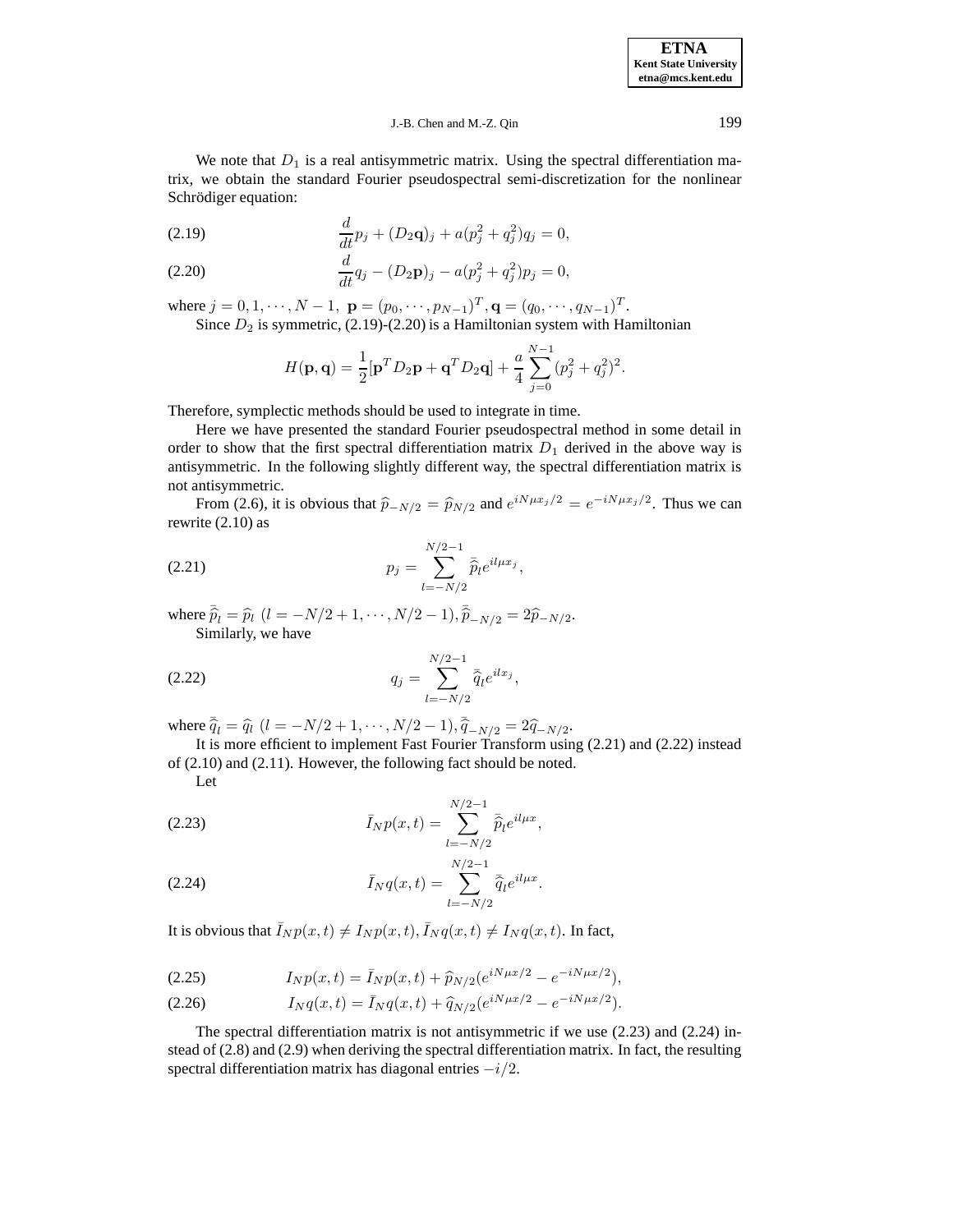**3. The multi-symplectic Fourier pseudospectral method for NLS.** As was mentioned in the Introduction, Bridges and Reich introduced the idea of multi-symplectic Fourier transform and obtained multi-symplectic semi-discretization on Fourier space. They showed that the resulting semi-discretization leads automatically to a finite dimensional Hamiltonian system in time when truncated. They also used the 1D shallow-water equations and the Z-K equation as examples to demonstrate the local conservation property of the multi-symplectic spectral discretization. Their theory applies to both spectral and pseudospectral methods [4]. Here we derive the multi-symplectic structure of the Fourier pseudospectral method for the NLS directly from the real space.

Applying the Fourier pseudospectral method to the multi-symplectic system (1.8) and using the notations

$$
p = (p0,..., pN-1)T, q = (q0,..., qN-1)T,\nv = (v0,..., vN-1)T, w = (w0,..., wN-1)T,
$$

we obtain

(3.1)  
\n
$$
\frac{dq_j}{dt} - (D_1 \mathbf{v})_j = a(p_j^2 + q_j^2)p_j,
$$
\n
$$
-\frac{dp_j}{dt} - (D_1 \mathbf{w})_j = a(p_j^2 + q_j^2)q_j,
$$
\n
$$
(D_1 \mathbf{p})_j = v_j,
$$
\n
$$
(D_1 \mathbf{q})_j = w_j.
$$

Here  $j = 0, 1, \dots, N - 1$  and  $D_1$  is the first order spectral differentiation matrix.

THEOREM 3.1. *The Fourier pseudospectral semi-discretization (3.1) has* N *semidiscrete multi-symplectic conservation laws*

(3.2) 
$$
\frac{d}{dt}\omega_j + \sum_{k=0}^{N-1} (D_1)_{j,k} \kappa_{jk} = 0, \quad j = 0, 1, \cdots, N-1,
$$

*where*

$$
\omega_j = \frac{1}{2}(dz_j \wedge Mdz_j), \quad \kappa_{jk} = \frac{1}{2}[dz_j \wedge Kdz_k + dz_k \wedge Kdz_j],
$$

 $and z_j = (p_j, q_j, v_j, w_j)^T$ ,  $j = 0, 1, \dots, N - 1$ . M and Kare the antisymmetric matrices in *the Introduction.*

*Proof*. We rewrite (3.1) in the compact form

(3.3) 
$$
M\frac{d}{dt}z_j + K\sum_{k=0}^{N-1} (D_1)_{j,k}z_k = \nabla_z S(z_j).
$$

The variational equation associated with (3.3) is

(3.4) 
$$
M\frac{d}{dt}dz_j + K\sum_{k=0}^{N-1} (D_1)_{j,k}dz_k = S_{zz}(z_j)dz_j.
$$

Taking the wedge product with  $dz<sub>k</sub>$  and noting the fact

$$
dz_j \wedge S_{zz}(z_j) dz_j = 0,
$$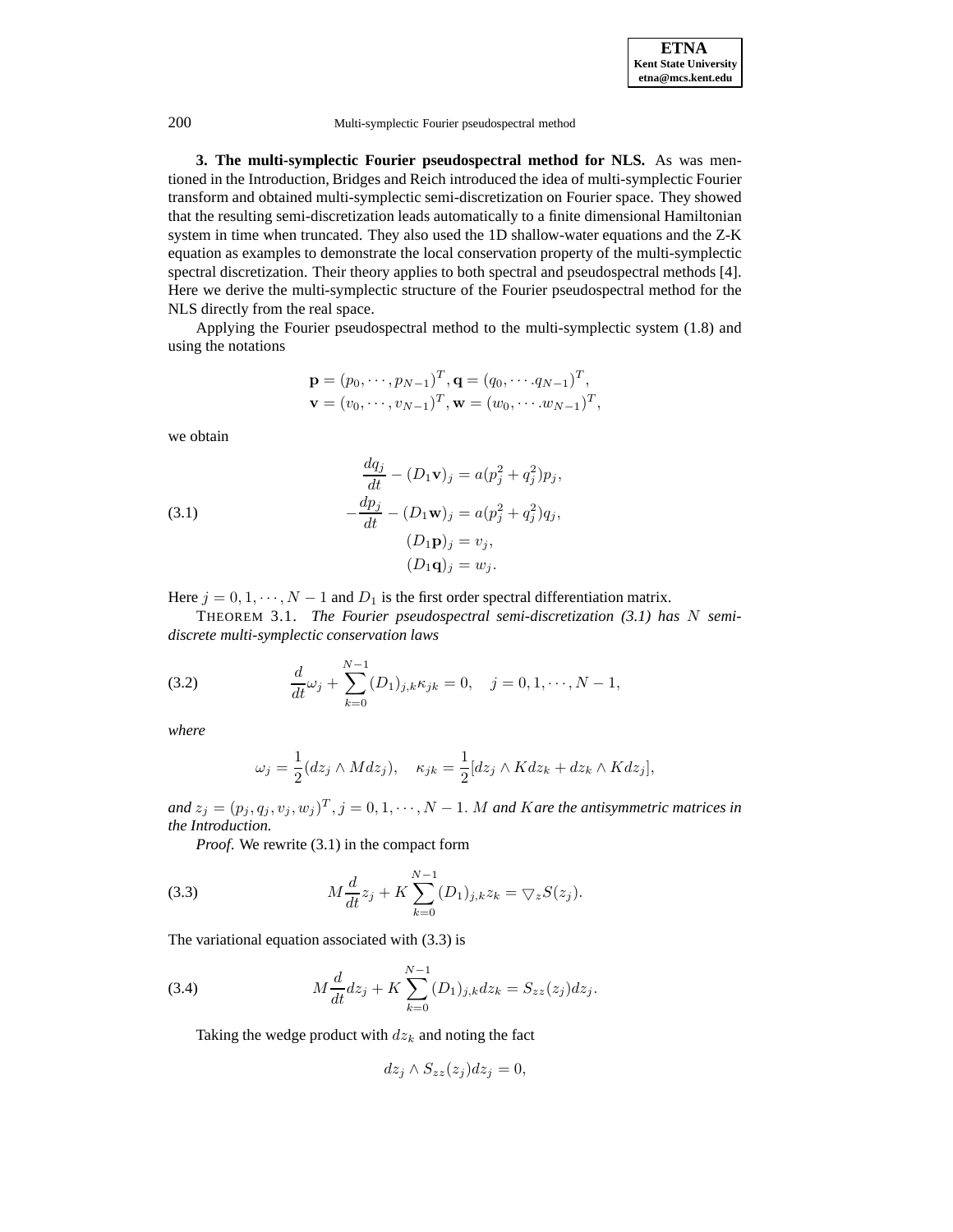$$
J.-B. Chen and M.-Z. Qin
$$

we obtain the N multi-symplectic conservation laws (3.2).  $\Box$ 

Since  $D_1$  is antisymmetric and  $\kappa_{jk} = \kappa_{kj}$ , we can sum (3.2) over the spatial index and obtain

(3.5) 
$$
\frac{d}{dt} \sum_{j=0}^{N-1} \omega_j = 0,
$$

which implies conservation of the total symplecticity over time [4]. Thus it is natural to integrate with respect to time using a symplectic integrator. We discretize (3.1) with respect to time by the midpoint rule and obtain

(3.6)  
\n
$$
\frac{q_j^1 - q_j^0}{\Delta t} - (D_1 \mathbf{v}^{1/2})_j - a((p_j^{1/2})^2 + (q_j^{1/2})^2)p_j^{1/2} = 0,
$$
\n
$$
\frac{p_j^1 - p_j^0}{\Delta t} + (D_1 \mathbf{w}^{1/2})_j + a((p_j^{1/2})^2 + (q_j^{1/2})^2)q_j^{1/2} = 0,
$$
\n
$$
(D_1 \mathbf{p}^{1/2})_j = v_j^{1/2},
$$
\n
$$
(D_1 \mathbf{q}^{1/2})_j = w_j^{1/2}.
$$

Here, without loss of generality, we take the time index as 0 and 1 instead of n and  $n+1$ .  $\Delta t$  is the time step length.  $\mathbf{p}^{1/2} = \frac{1}{2}(\mathbf{p}^0 + \mathbf{p}^1)$ , etc.

THEOREM 3.2. *The scheme (3.6) has* N *full-discrete multi-symplectic conservation laws*

(3.7) 
$$
\frac{\omega_j^1 - \omega_j^0}{\Delta t} - \sum_{k=0}^{N-1} (D_1)_{j,k} \kappa_{j,k}^{1/2} = 0,
$$

where  $\omega_j^n = \frac{1}{2} dz_j^n \wedge M dz_j^n$ ,  $n = 0, 1$ , and  $\kappa_{j,k}^{1/2} = \frac{1}{2} (dz_j^{1/2} \wedge K dz_k^{1/2} + dz_k^{1/2} \wedge K dz_j^{1/2})$ ,  $j = 0, 1, \cdots, N - 1.$ 

*Proof.* From Theorem 3.1, we know that (3.6) can be rewritten in the compact form

(3.8) 
$$
M\frac{z_j^1 - z_j^0}{\Delta t} + K \sum_{k=0}^{N-1} (D_1)_{j,k} z_k^{1/2} = \nabla_z S(z_j^{1/2}).
$$

The variational equation associated with (3.8) is

(3.9) 
$$
M\frac{dz_j^1 - dz_j^0}{\Delta t} + K \sum_{k=0}^{N-1} (D_1)_{j,k} dz_k^{1/2} = S_{zz}(z_j^{1/2}) dz_j^{1/2}.
$$

Taking the wedge product with  $dz_j^{1/2}$  and noting the fact

$$
dz_j^{1/2} \wedge S_{zz}(z_j^{1/2}) dz_j^{1/2} = 0, \quad dz_j^{1/2} = \frac{1}{2} (dz_j^0 + dz_j^1),
$$

we obtain the full-discrete multi-symplectic conservation laws (3.7) afterslightly complicated but trivial derivations.  $\square$ 

The full-discrete multi-symplectic conservation laws are completely local, and therefore the scheme (3.6) has remarkable local conservation properties [8]. In the next section, we shall demonstrate this observation.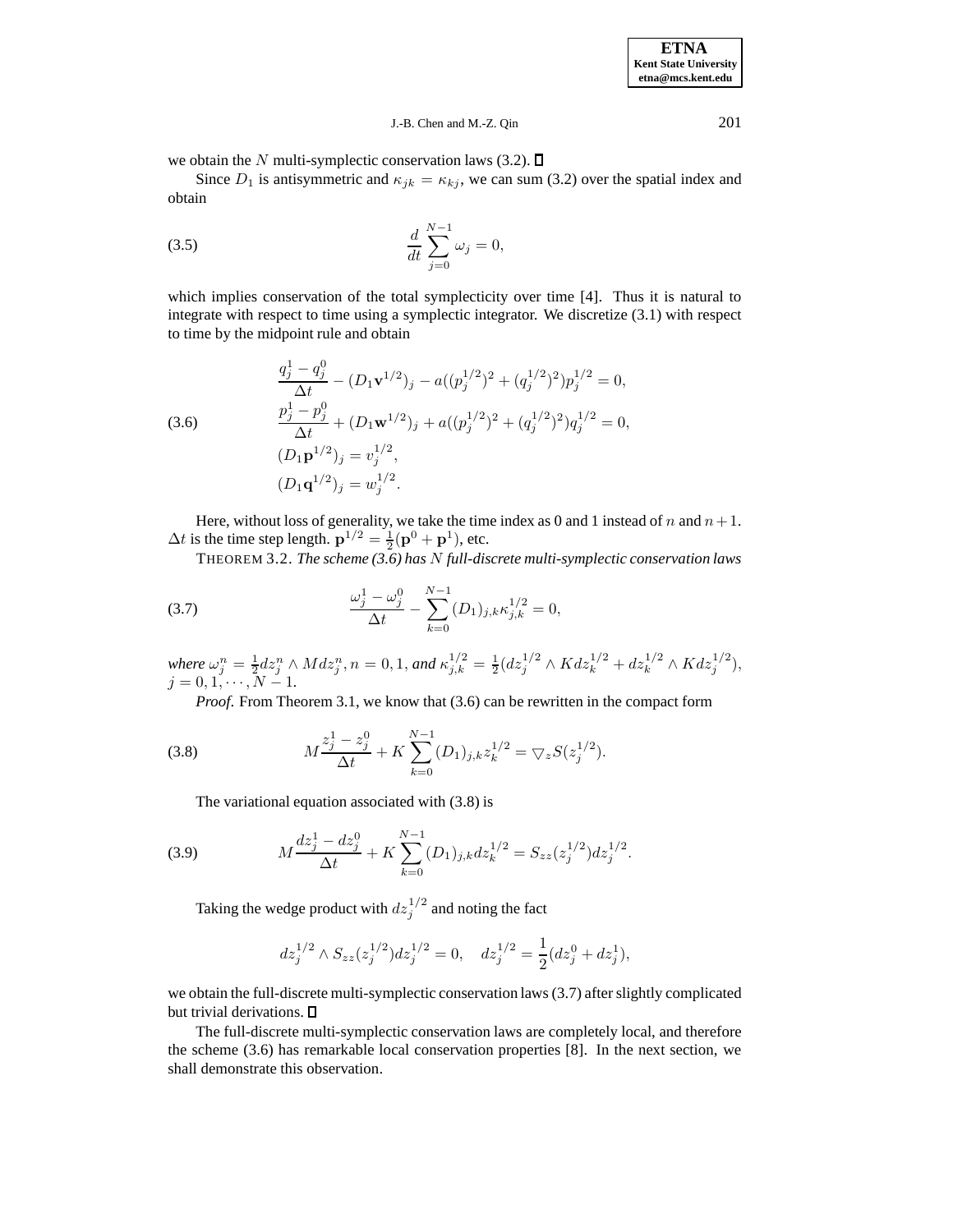

Fig.1 Waveforms at  $t = 0, 14, 25, 41, 50$  and the residual in local ECL

### **4. Numerical experiments.** For the numerical experiments, we consider the cubic NLS

(4.1) 
$$
i\psi_t + \psi_{xx} + 2|\psi|^2 \psi = 0,
$$

with initial condition

(4.2) 
$$
\psi(x,0) = 0.5 + 0.025 \cos(\mu x),
$$

and periodic boundary condition  $\psi(0, t) = \psi(L, t)$ . Here  $L = 4\sqrt{2}\pi$ ,  $\mu = 2\pi/L$ . The initial condition (4.2) is in the vicinity of the homoclinic orbit [1].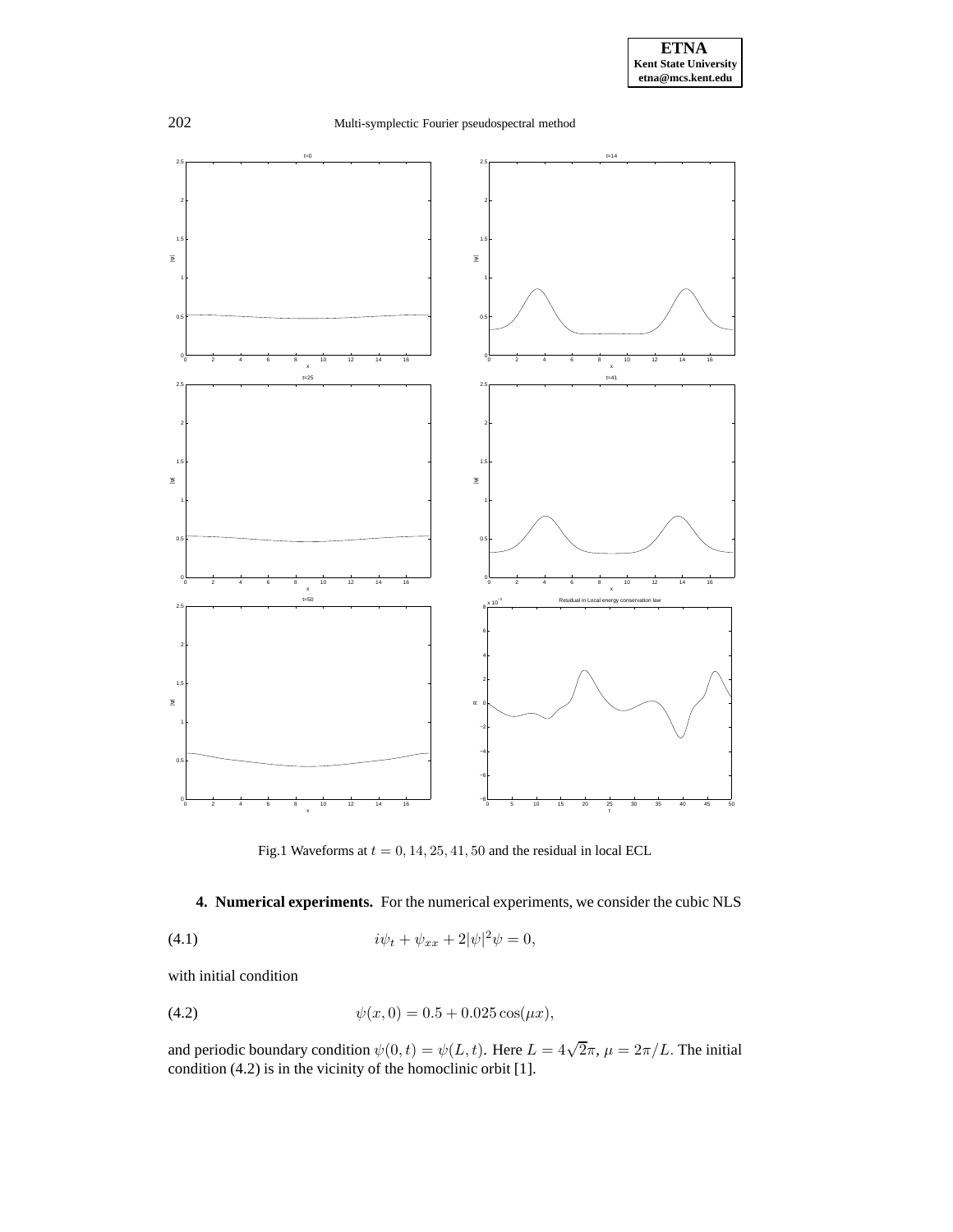J.-B. Chen and M.-Z. Qin 203

Now we perform numerical experiments using the scheme (3.6). Special attention is paid to monitoring the local energy conservation law (1.10). First, we consider the discrete version of (1.10). Corresponding to the scheme (3.6), the discrete local energy conservation law is

(4.3)  
\n
$$
\frac{E_i^1 - E_i^0}{\Delta t} + (D_1 \mathbf{F}^{\frac{1}{2}})_i = R_i,
$$
\n
$$
E_i^n = \frac{1}{2} [((p_i^n)^2 + (q_i^n)^2)^2 - (v_i^n)^2 - (w_i^n)^2], \quad n = 0, 1,
$$
\n
$$
\mathbf{F}^{\frac{1}{2}} = \mathbf{v}^{\frac{1}{2}} (\frac{\mathbf{p}^1 - \mathbf{p}^0}{\Delta t}) + \mathbf{w}^{\frac{1}{2}} (\frac{\mathbf{q}^1 - \mathbf{q}^0}{\Delta t}).
$$

Here  $i = 0, 1, \dots, N - 1$  and  $R_i$  is the residual in the local energy conservation law due to the discretization.

We take  $N = 256$ ,  $\Delta t = 0.01$  and compute for  $0 \le t \le 50$ . In Figure 1, the waveforms at different time levels and the residual in the local energy conservation law are showed. From the waveforms, we can clearly observe the recurrence of the state. The residual in the discrete local energy conservation law (ECL) is summed over the spatial index  $i$  from  $i = 100$  to  $i = 150$ . That is,  $R = \sum_{i=100}^{150} R_i$ . We note that the scheme (3.6) exhibits a good local energy conservation property. The reason behind this performance is that the scheme (3.6) satisfies the multi-symplectic conservation laws. The local ECL is a useful indicator of spatial discretization errors. The large fluctuations in local ECL when using a multi-symplectic spectral discretization indicate a coarse discretization, since the local ECL is a natural part of the multi-symplectic spectral discretizations [4].

**5. Conclusions.** Using the multi-symplectic formulation of the NLS, we show that the Fourier pseudospectral semi-discretization of the nonlinear Schrödinger equation with periodic boundary conditions has N semi-discrete multi-symplectic conservation laws. The symplectic discretization in time of the semi-discretization leads to N full-discrete multisymplectic conservation laws. These results have helped us to gain a deeper understanding of the Fourier pseudospectral method. We also prove a result on the spectral differentiation matrix. The numerical experiments show that the multi-symplectic spectral discretizations have remarkable local conservation properties.

For other multi-symplectic Hamiltonian systems, such as Sine-Gordon equation and KdV equation, we can arrive at the same conclusions.

#### REFERENCES

- [1] M. J. ABLOWITZ AND B. M. HERBST, *On homoclinic structure and numerically induced chaos for the nonlinear Schrödinger equation, SIAM J. Appl. Math., 50 (1990), pp. 339–351.*
- [2] T. J. BRIDGES, *Multi-symplectic structures and wave propagation,* Math. Proc. Cambridge Philos. Soc., 121 (1997), pp. 147–190.
- [3] T. J. BRIDGES AND S. REICH, *Multi-symplectic integrators: numerical schemes for Hamiltonian PDEs that conserve symplecticity,* Technical Report.
- [4] T. J. BRIDGES AND S. REICH, *Multi-symplectic spectral discretizations for the Zakharov-Kuznetsov and shallow water equations*, Technical Report.
- [5] C. CANUTO, M. Y. HUSSAINI, A. QUARTERONI, AND T. ZANG, *Spectral Methods in Fluid Dynamics*, Springer-Verlag, New York, 1988.
- [6] B. FORNBERG, *A Practical Guide to Pseudospectral Methods*, Cambridge University Press, 1996.
- [7] D. GOTTLIB, M. Y. HUSSAINI, AND S. A. ORSZAG, *Theory and applications of spectral methods,* in Spectral Methods for Partial Differential Equations, R. G. Voigt, D. Gottlieb, and M. Y. Hussaini, eds., SIAM-CBMS, Philadelphia, 1984, pp. 1–54.